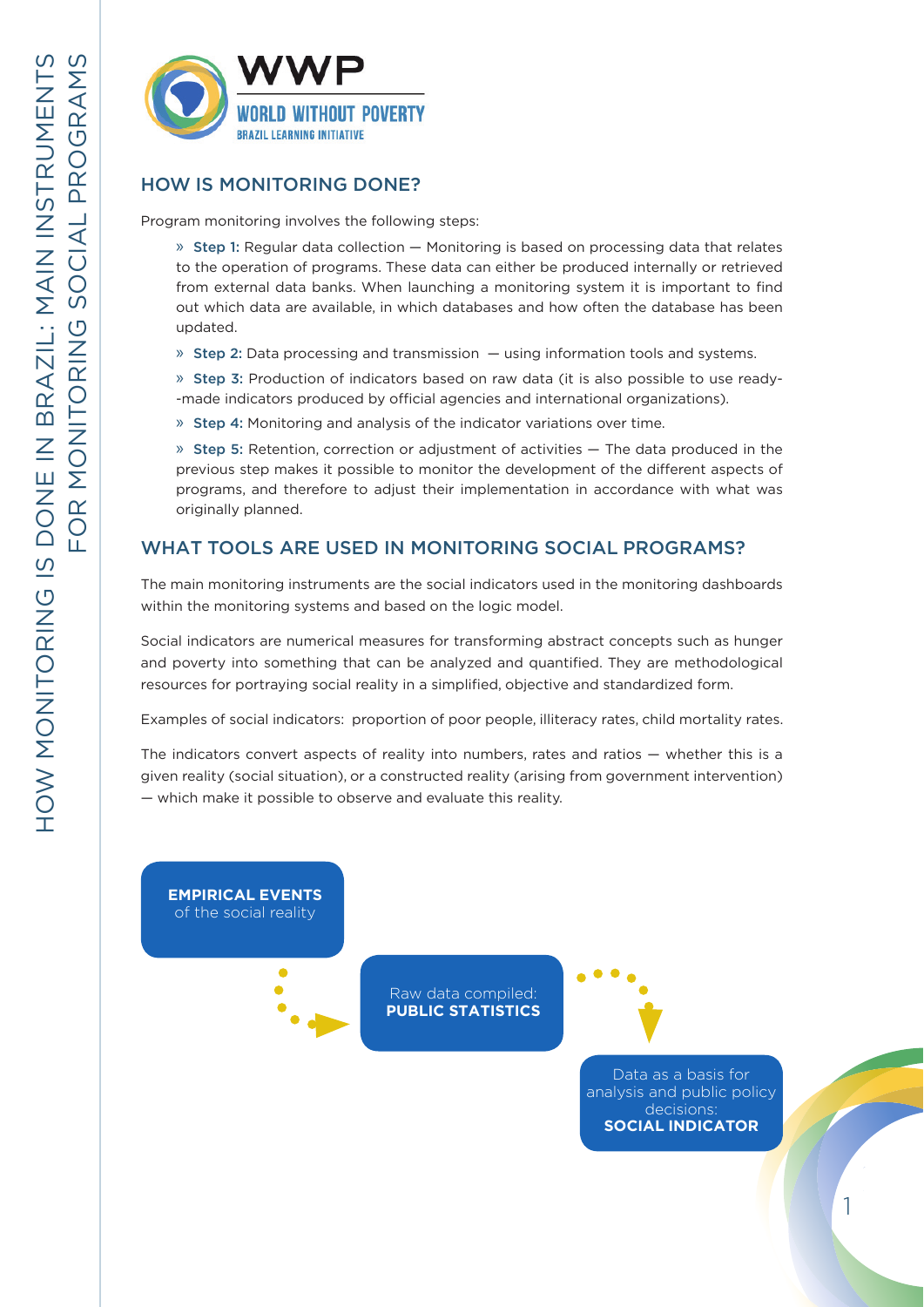Indicators can be economic and social, or quality and performance-related, etc., depending on the type of intervention and on the aspect(s) to be evaluated. The indicators are invaluable for public management because they denote a given social reality, providing information for the decision-making process and highlighting any changes in the characteristics of a particular population or in the supply and demand for services.

Program monitoring and evaluation is based on studying these indicators. However, monitoring a program involves more than just using any given social indicator. In order to produce information on the social reality aspects that are being targeted by the planning process, an indicator must possess a number of specific properties. The main properties of a social indicator are the following:

| <b>Property</b>         | <b>Definition</b>                                                                                                                                                                                  |  |  |  |  |  |
|-------------------------|----------------------------------------------------------------------------------------------------------------------------------------------------------------------------------------------------|--|--|--|--|--|
| <b>Validity</b>         | Ability to represent, as closely as possible, the reality to be measured<br>and changed.                                                                                                           |  |  |  |  |  |
| <b>Reliability</b>      | Indicators must originate from reliable sources, using recognized and<br>transparent methodologies for retrieval, processing and dissemination.                                                    |  |  |  |  |  |
| <b>Simplicity</b>       | Indicators should be easily obtainable, constructed, maintained, and<br>communicable to and easily understood by the general public.                                                               |  |  |  |  |  |
| <b>Sensibility</b>      | Indicator should reflect the changes resulting from interventions.                                                                                                                                 |  |  |  |  |  |
| Disaggregata-<br>bility | Capacity to represent socio-demographic groups from a regional<br>perspective, given that territorial aspects are presented as an essential<br>component in the implementation of public policies. |  |  |  |  |  |
| <b>Economicity</b>      | Capacity for obtaining the indicator at reasonable cost.                                                                                                                                           |  |  |  |  |  |
| <b>Stability</b>        | Ability to establish stable historical series that allow monitorings and<br>comparisons.                                                                                                           |  |  |  |  |  |
| <b>Measurability</b>    | Ability to provide measurements whenever necessary, and as accurately<br>as possible.                                                                                                              |  |  |  |  |  |
| <b>Auditability</b>     | Any individual should be capable of confirming that the usage rules of<br>the indicators have been properly complied with (retrieval, processing,<br>formatting, distribution, interpretation).    |  |  |  |  |  |

## How are the social indicators constructed?

The first step in constructing an indicator consists of defining the programmatic objective, i.e. deciding which element of social reality requires measuring. For example, to improve mathematics learning at the basic education level or to reduce mortality among children of under five years old.

These objectives are not in themselves directly observable and measurable. Therefore we need to convert them into quantities in order to facilitate the diagnosis, monitoring and evaluation of the situation in terms of whether it has improved, deteriorated or stabilized.

The second step in constructing an indicator involves outlining which data is most applicable to the abstract concepts of "health" or "education". In the case of "health" for example, we have:

- » Life years of the population
- » Number of hospital beds in the city
- » Number of live births
- » Number of doctors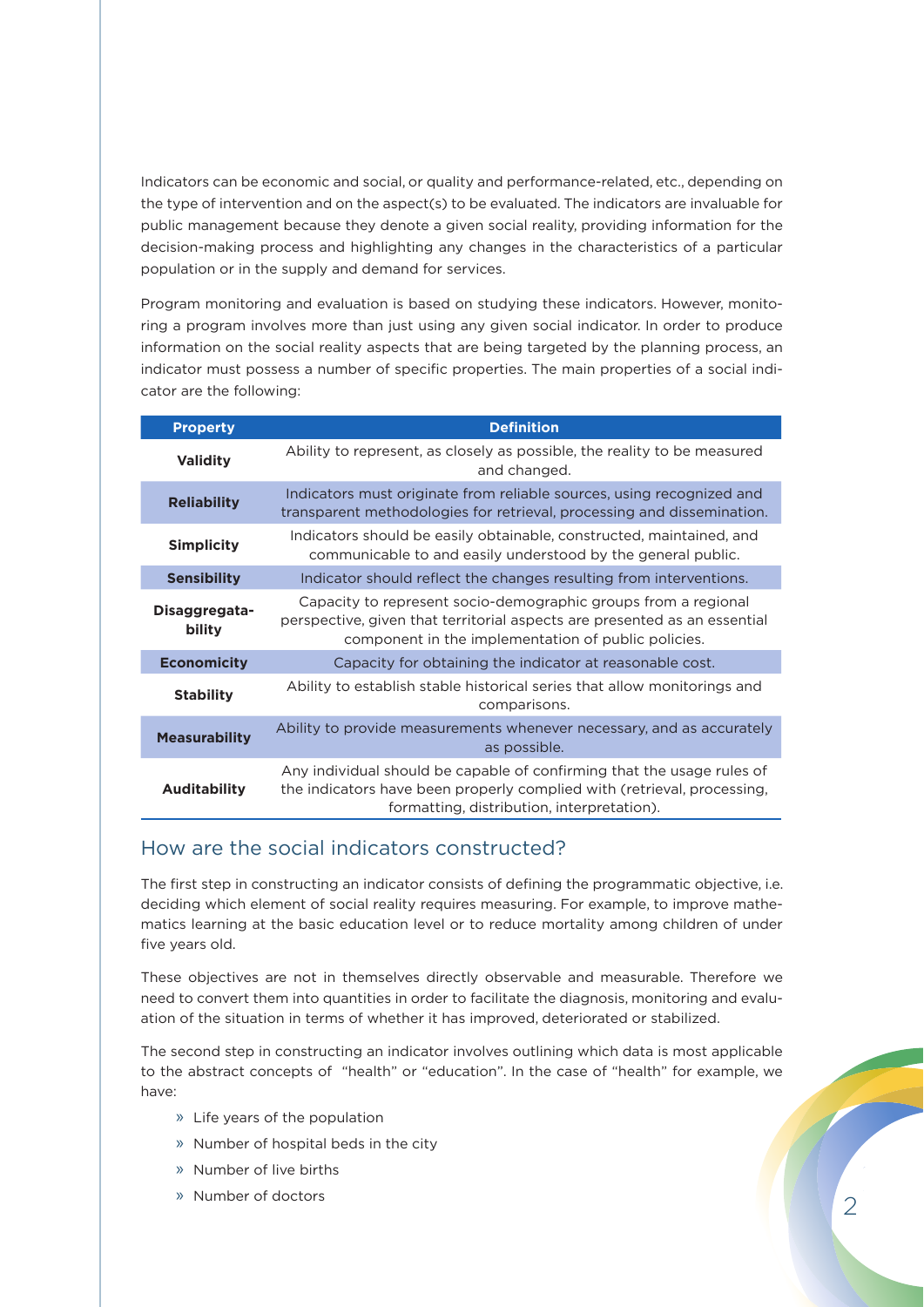The above data are normally in the public domain, generated by governments, and are available in official registries, medical and other records, or publicly accessible statistics produced by the Brazilian Institute of Geography and Statistics (IBGE) and other institutions.

When combined in the form of rates, proportions, indexes or even absolute values these data are transformed into social indicators. In the case of healthcare, we would have the following indicators:

- » Life expectancy at birth
- » Number of hospital beds per thousand inhabitants
- » Infant mortality rate
- » Number of medical jobs per thousand inhabitants

The following figure illustrates the various steps in the construction of social indicators where raw data is transformed into indicators:



#### LOGIC MODEL

The logic model is a graphic representation of the way in which a program works, and which shows the links between:

- » The resources that are invested;
- » The activities that are implemented;
- » The social changes that result from the entire process.

Use of the logic model makes it possible to view the causal link between the elements that comprise a program:

- » Development of the activities requires adequate resources to be available;
- » Achievement of results depends on implementing the pre-defined activities;
- » The impact of the program on society depends on achieving the results.

Understanding these dependency relationships helps to identify program design defects that might undermine the performance of the program. The basic structure of the logic model can be represented as follows: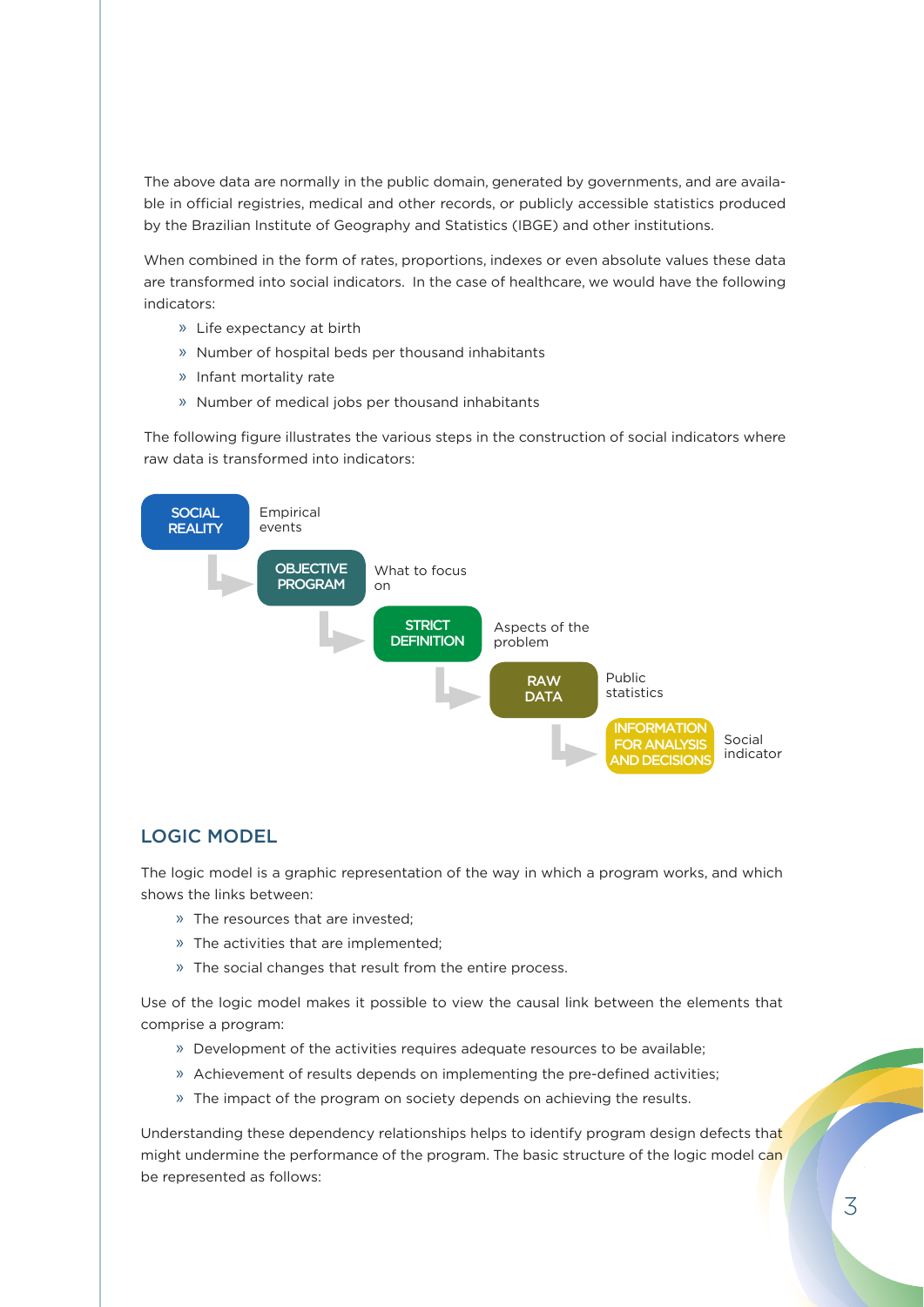

The logic model contributes to an understanding of the phases of a program and their interface with other phases. In this way we can select the monitoring indicators relevant to each phase.

# What is the importance of the logic model for monitoring?

The logic model provides an organized, logical and succinct presentation of the program. It enables us to check whether the program is well structured, and to oversee the activities systematically (i.e. to monitor them).

Monitoring depends on knowing how the program should function. The design of the program is the point of reference which provides the basis for management to formulate the monitoring process.

The logic model helps us to understand the phases of the program and its links to other phases. If this is done, we can select the monitoring indicators of each phase. By way of illustration the logic model of the Unified Registry $^{\rm l}$  is reproduced below:

1 The goal of the Unified Registry tool is to identify and describe the socioeconomic situation of low income families. These families are understood to be those with a monthly per capita income of up to one half of a minimum salary, or up to a total monthly income of up to 3 minimum salaries.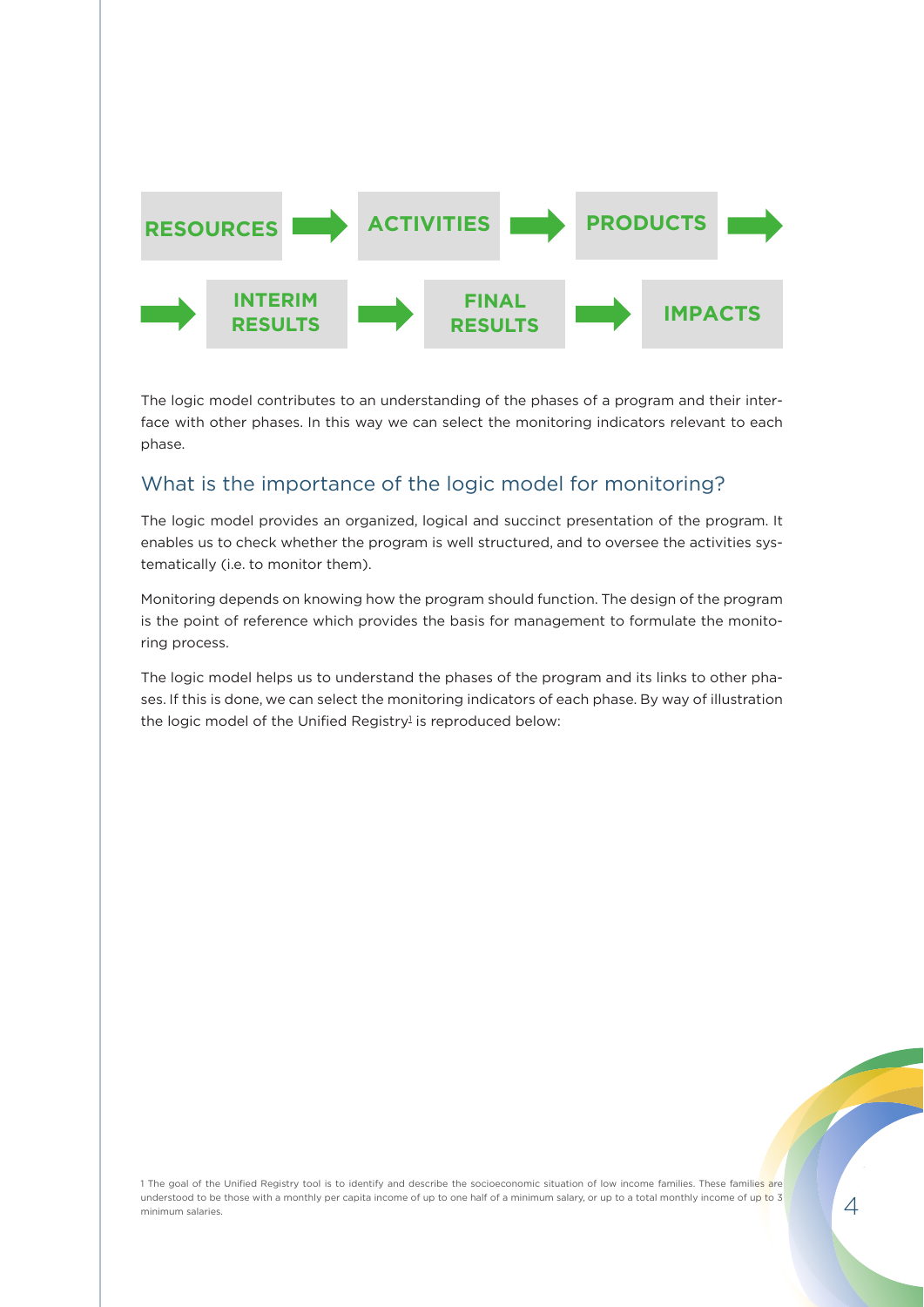# **Unified Registry for Social Programs – Logic Model**

The Unified Registry is a tool for identifying and describing the socioeconomic situation of low-income Brazilian families. It can be used for various different social policies and programs. Through the use of the Registry's database, it is possible to know who these **families are, where they are, and what are the main features of the poorest and most vulnerable sector of the population.**

| <b>INPUTS</b>                                                                                                                  |                       | <b>ACTIVITIES</b>                                                                                                                                                                                                      | <b>PRODUCTS</b>                                                                         | <b>RESULTS</b>                                                                                       | <b>IMPACTS</b>                                                                             |
|--------------------------------------------------------------------------------------------------------------------------------|-----------------------|------------------------------------------------------------------------------------------------------------------------------------------------------------------------------------------------------------------------|-----------------------------------------------------------------------------------------|------------------------------------------------------------------------------------------------------|--------------------------------------------------------------------------------------------|
| <b>Financial resources of the</b><br><b>MDS, and counterpart</b><br>by the states and<br>municipalities                        |                       | Preparation of the forms for<br>data collection<br>Development of the regis-<br>tration system                                                                                                                         | Forms and registration sys-<br>tem implemented                                          |                                                                                                      |                                                                                            |
| Human resources of the<br>MDS, states and<br>municipalities                                                                    |                       | To select and train inter-<br>viewers and operators of the<br>registration system                                                                                                                                      | <b>Interviewers and</b><br>operators trained                                            | Data and information<br>disseminated on<br><b>low-income families</b>                                |                                                                                            |
| Infrastructure for attending<br>to families (fixed and mobi-<br>le registration units, vehi-<br>cles for home visits, etc).    |                       | To identify the priority<br>areas for registration (urban<br>and rural)                                                                                                                                                | Planning of the registration<br>process completed                                       | Increased access by enrol-<br>led families to the different<br>federal social programs               | <b>Citizenship promotion</b><br><b>Reduction of</b>                                        |
| <b>Internet connection</b><br><b>Ordinary legislation and</b>                                                                  |                       | To mobilize, select and<br>register the families                                                                                                                                                                       | <b>Families registered</b>                                                              | <b>Increased focus of federal</b>                                                                    | socioeconomic inequality                                                                   |
| other norms<br>Availability of the databa-<br>ses of other administrative<br>registries for audits/regis-<br>tration inquiries |                       | To engage with the local go-<br>vernment in order to set up<br>partnerships with the purpo-<br>se of registering families in<br>remote areas or population<br>groups requiring "agree-<br>ments" or prior consultation | Databases available for use<br>by some of the social<br>programs users                  | social programs users<br>Improved procedure for<br>awarding benefits<br>Design and implementation of | <b>Better quality of life</b><br>of the population<br><b>Increased household</b><br>income |
|                                                                                                                                |                       | To establish routines for<br>monitoring the updating<br>and consistency of data<br>entered in the system                                                                                                               | Routines established for<br>monitoring the updating and<br>consistency of data          | state and municipal<br>social programs<br>Improved consistency in the<br>quality of Unified          | Increased integration and<br>efficiency of the Brazilian<br>social protection system       |
|                                                                                                                                | $\blacktriangleright$ | To undertake crosschecking<br>of the database of the Uni-<br>fied Register with other<br>databases in order to iden-<br>tify inconsistencies                                                                           | Audits /inquiries under-<br>taken in the national data-<br>base of the Unified Registry | Registry data                                                                                        |                                                                                            |
|                                                                                                                                |                       | To undertake campaigns/acti-<br>vities to raise awareness of the<br><b>Unified Registry</b>                                                                                                                            | Unified Registry known by<br>the low-income families and<br>user programs               |                                                                                                      | 5                                                                                          |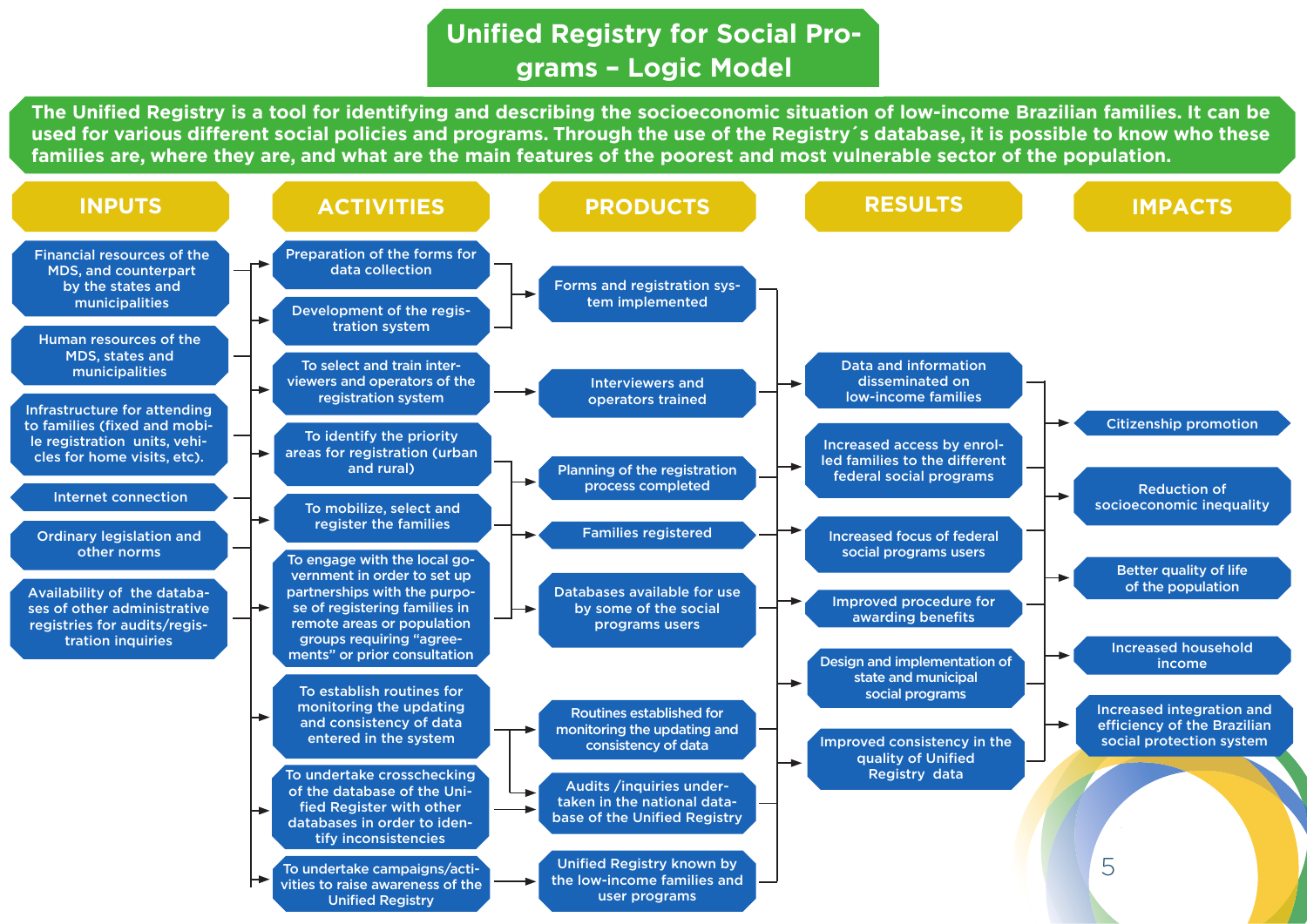#### MONITORING DASHBOARDS

A dashboard is a selected set of key indicators for monitoring the most important aspects of a particular program. The data in the monitoring dashboard are displayed in the form of graphics (one for each indicator) that represent the evolution of the numbers over time.

In order to construct a dashboard it is necessary to define beforehand what will be monitored, the purpose of the monitoring exercise and the target public that will use the resulting data. Continuous use of the dashboard enables us to identify whether there is any disconnection between the tasks underway and the hoped-for outcomes, and thereby makes it possible to diagnose and take decisions on whatever needs to be corrected.

For an indicator to form part of a monitoring dashboard it is important that the indicator should always be up-to-date and linked to the program management computer systems. This is the only way possible to analyse the evolution of the indicator over time.

**Tip:** The managers and agents responsible for implementation normally record, on spreadsheets, large amounts of data on the operation of a program. When preparing the monitoring dashboards it is important to make use of this data generated during the day-to-day operation of a program.

The various steps to be followed when constructing an indicator dashboard are listed in the figure below:

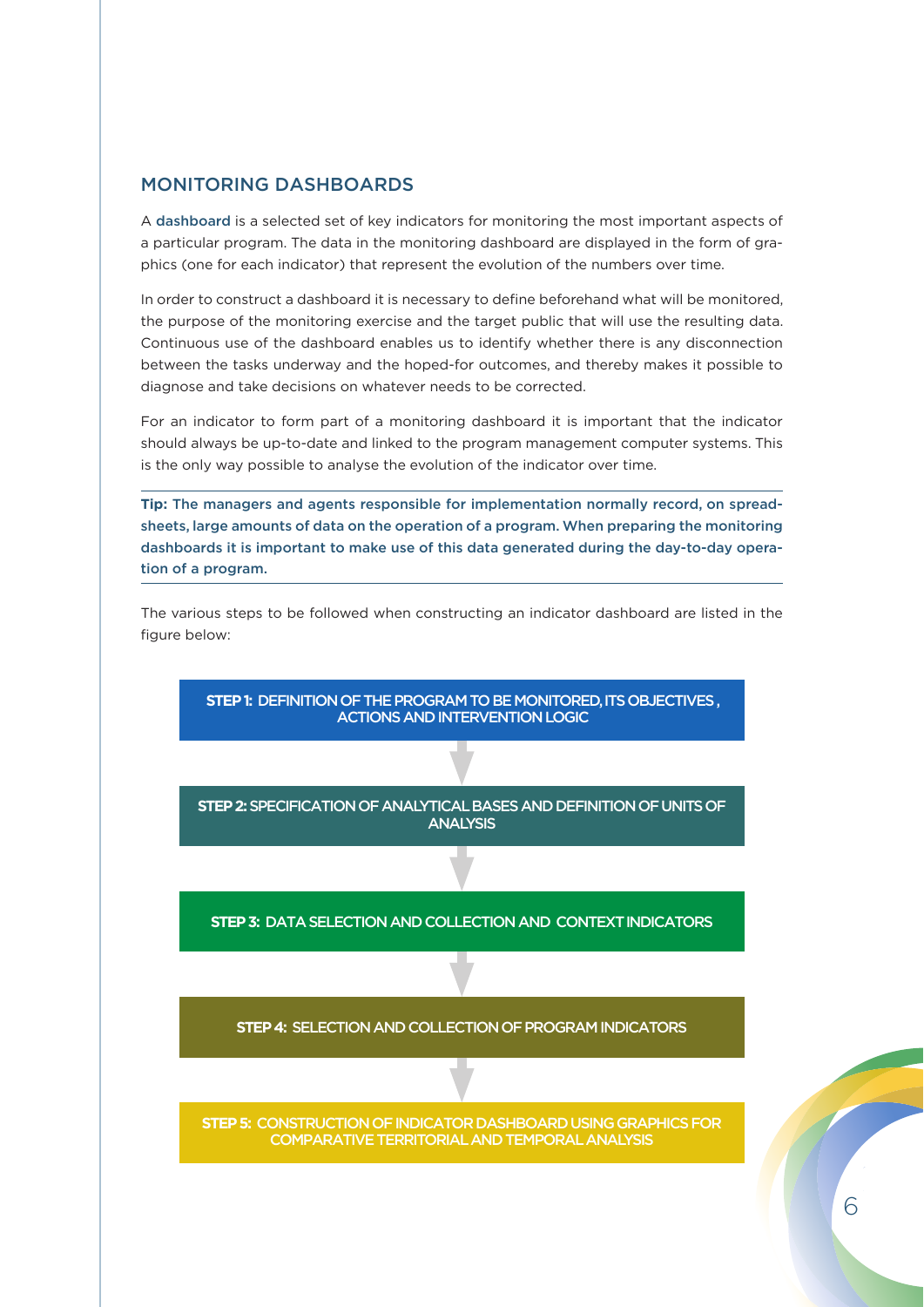# Example of a monitoring dashboard used in Brazil: Dashboard Summarizing Monitoring Indicators for the Brazil Without Extreme Poverty Plan2

This dashboard contains the graphics of the six strategic indicators:

- » Number of beneficiary families;
- » Number of extremely poor families included in the Unified Registry and the Bolsa Familia program;
- » Number of families that receive the benefit for overcoming extreme poverty;
- » Number of individual microentrepreneurs registered in the Unified Registry;
- » Percentage of children and adolescents aged between 6 and 15 monitored according
- to the educational conditionalities; and
- » Percentage of families monitored according to the health conditionalities.



From the above dashboard it is possible to see some of the elements that are generally typical of the monitoring indicators dashboards:

- » The dashboards display only a small number of indicators;
- » They contain indicators that have been selected according to their relevance for monitoring a program;
- » They show the indicators over a period of time;
- » They make it easy to visualize the performance of the indicators over time.

The preparation of the dashboards is a preliminary step towards drawing up a Monitoring Indicators System, which is an articulated and broader set of data and information, as explained in the next section.

2 The Brazil without Extreme Poverty Plan was launched in 2011 with the aim of overcoming extreme poverty in the country. Given that extreme poverty is manifested in many different ways in addition to shortage of income, this Plan was structured in three priority pillars: income guarantee, productive inclusion and access to services. The Ministry of Social Development and Fight against Hunger (MDS) is responsible for coordinating the Brazil Without Extreme Poverty Plan.

7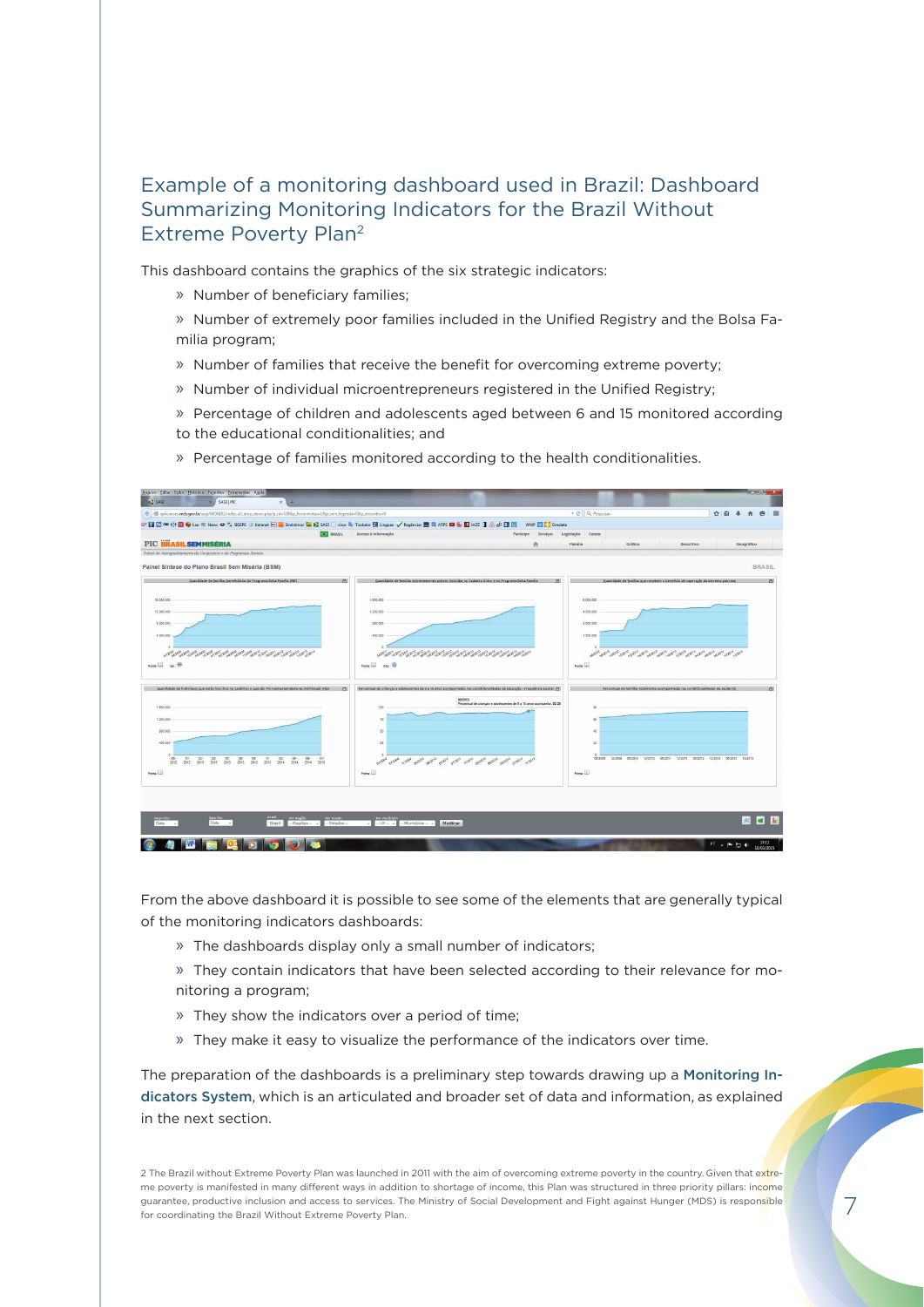#### MONITORING SYSTEMS

A monitoring system consists of a set of activities for producing, recording, following up and analyzing information generated in the course of the management of public policies, programs and services, and is aimed at supporting decision-making by those responsible for the programs.

A monitoring system consists of specific indicators that refer to a given aspect of social reality. Structuring a system of this kind involves:

- » Retrieving data from different sources such as research surveys, public registries and administrative records;
- » Assembling the data on a single platform.

The user (i.e. the manager) is the primary beneficiary of the monitoring system. The system must produce data for supporting the manager's decisions and enabling him to compare between what was planned and what was achieved. It is for this reason that the data are made available to the responsible central body and stored in information systems.

The information produced is highly selective, given that it is targeted at a user with specific interests. The information systems therefore only load the material that is essential for monitoring a specific project. An excessive amount of information can distract the manager from his main goal and cause him to get lost in a jumble of data and indicators. Moreover, the data must be available to the manager in a timely manner and constantly updated, given that its purpose is to correct the course of social programs.

For example, the Municipal Monitoring of the Millennium Development Goals Portal (ODM) is a system of indicators that allows access to environmental, economic and social data on the MDGs of all the Brazilian municipalities. The same site contains the Advanced System of Indicators that enables monitoring of the Millennium Indicators.

### What are the steps involved for constructing Social Indicators Systems?

1. Defining the social theme - healthcare, education and employment, land-use, housing, economic activities, social mobility.

- 2. Defining the aspects of the social themes to be quantitatively indicated.
- 3. Retrieving the raw data from public statistics or other regular sources.

4. Combining the raw data to formulate social indicators – rates, proportions, averages, distribution by class, indexes.